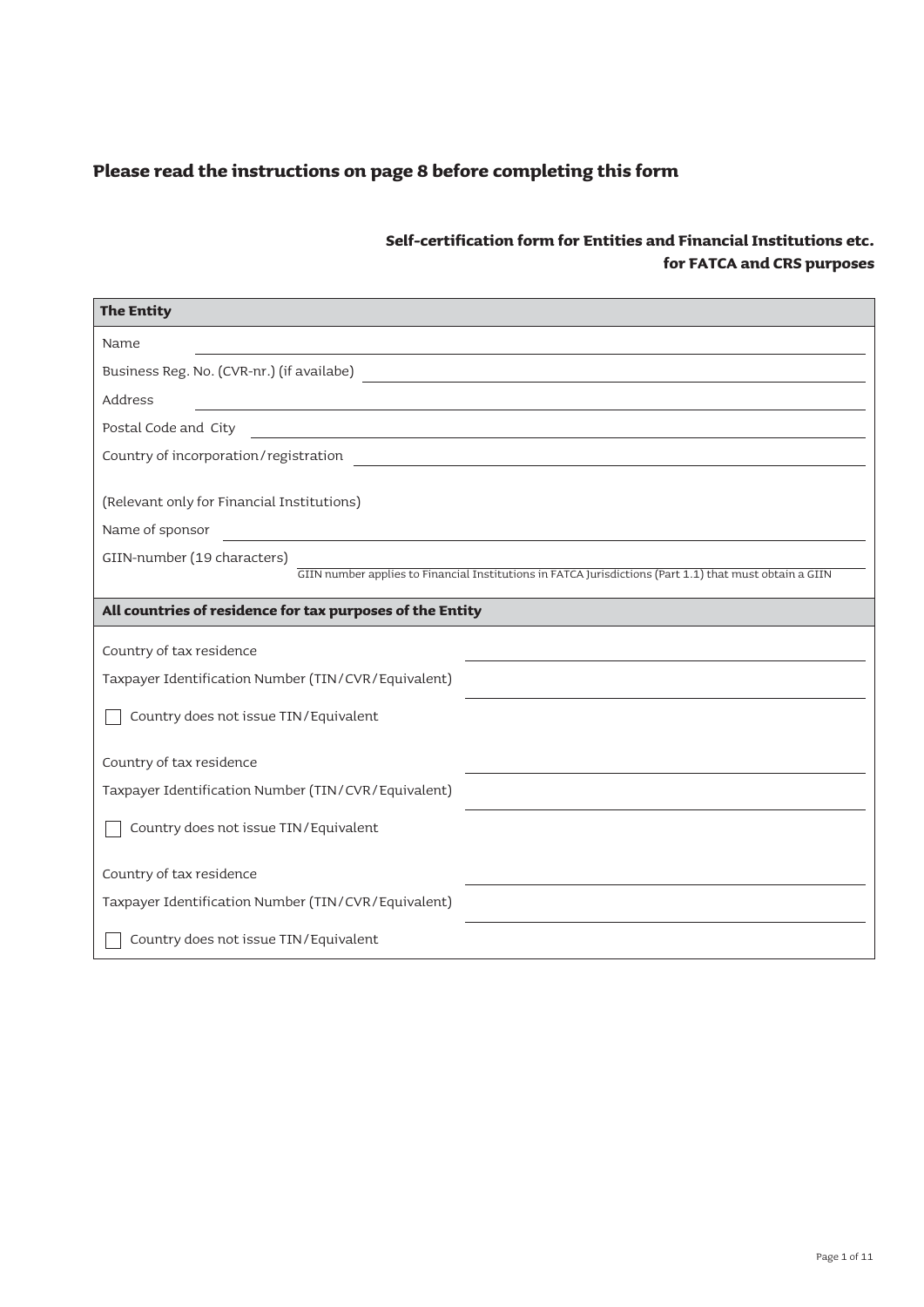# **Self-certification form for Entities and Financial Institutions etc. for FATCA and CRS purposes**

The form is completed by ticking Part 1, 2 or 3.

| Part 1 - Financial Institution (Part 1.1 and part 1.2 must be completed)                                                                                                                                                                                                                                        |
|-----------------------------------------------------------------------------------------------------------------------------------------------------------------------------------------------------------------------------------------------------------------------------------------------------------------|
| Part 1.1 FATCA for Financial Institution (Please provide the status related to the business performed by ticking                                                                                                                                                                                                |
| the appropriate box below)                                                                                                                                                                                                                                                                                      |
| I the undersigned hereby enclose in addition a completed Form W-8BEN-E (a W-8BEN-E form must be completed for<br>Financial Institutions outside FATCA Partner Jurisdictions or if this form is not sufficient for indication of FATCA<br>status).                                                               |
| I the undersigned hereby confirm that the Entity is a Financial Institution in a FATCA Partner Jurisdiction and that<br>it is not categorised as a Non-Participating Financial Institution by the US tax authorities.                                                                                           |
| <b>Part 1.2 CRS for Financial Institution</b> (Please provide the status related to the business performed by ticking the<br>appropriate box below)                                                                                                                                                             |
| <b>Financial Institution - Investment Entity</b><br>Investment Entity whose gross income primarily derives from investment/re-investment in or trade in<br>A.<br>financial assets and which is professionally managed by another Financial Institution and located in a Non-<br>CRS Participating Jurisdiction. |
| If you have ticked this box, please continue to Part 4 on page 3.                                                                                                                                                                                                                                               |
| Other type of Investment Entity than under A above.<br><b>B.</b>                                                                                                                                                                                                                                                |
| <b>Financial Institution</b>                                                                                                                                                                                                                                                                                    |
| Financial Institution - Depository Institution, Custodial Institution or Specified Insurance Company.                                                                                                                                                                                                           |
| Part 2 - Active Non-Financial Entity (Active NFE) (Please provide the status related to the business performed by ticking the                                                                                                                                                                                   |
| appropriate box below)                                                                                                                                                                                                                                                                                          |
| Active NFE - A corporation whose shares are regularly traded on one or more established securities markets or<br>A.<br>a related entity (affiliate) of such a publicly traded corporation.                                                                                                                      |
| Active NFE - A Governmental Entity, an International Organisation or a Central Bank.<br>B.                                                                                                                                                                                                                      |
| Active NFE - The Entity is an Active NFE other than A and B above.<br>C.                                                                                                                                                                                                                                        |
| Please continue to Part 5 on page 7                                                                                                                                                                                                                                                                             |
| Part 3 - Passive Non-Financial Entity (Passive NFE) (Please provide the status related to the business performed by                                                                                                                                                                                             |
| ticking the appropriate box below)                                                                                                                                                                                                                                                                              |
| The Entity is a Passive NFE. The Entity has provided all the required information related to the Controlling<br>А.<br>Persons of the Entity in Part 4.<br>Please continue to Part 4 on page 3 in order to provide information related to the Entity's Controlling Person(s)                                     |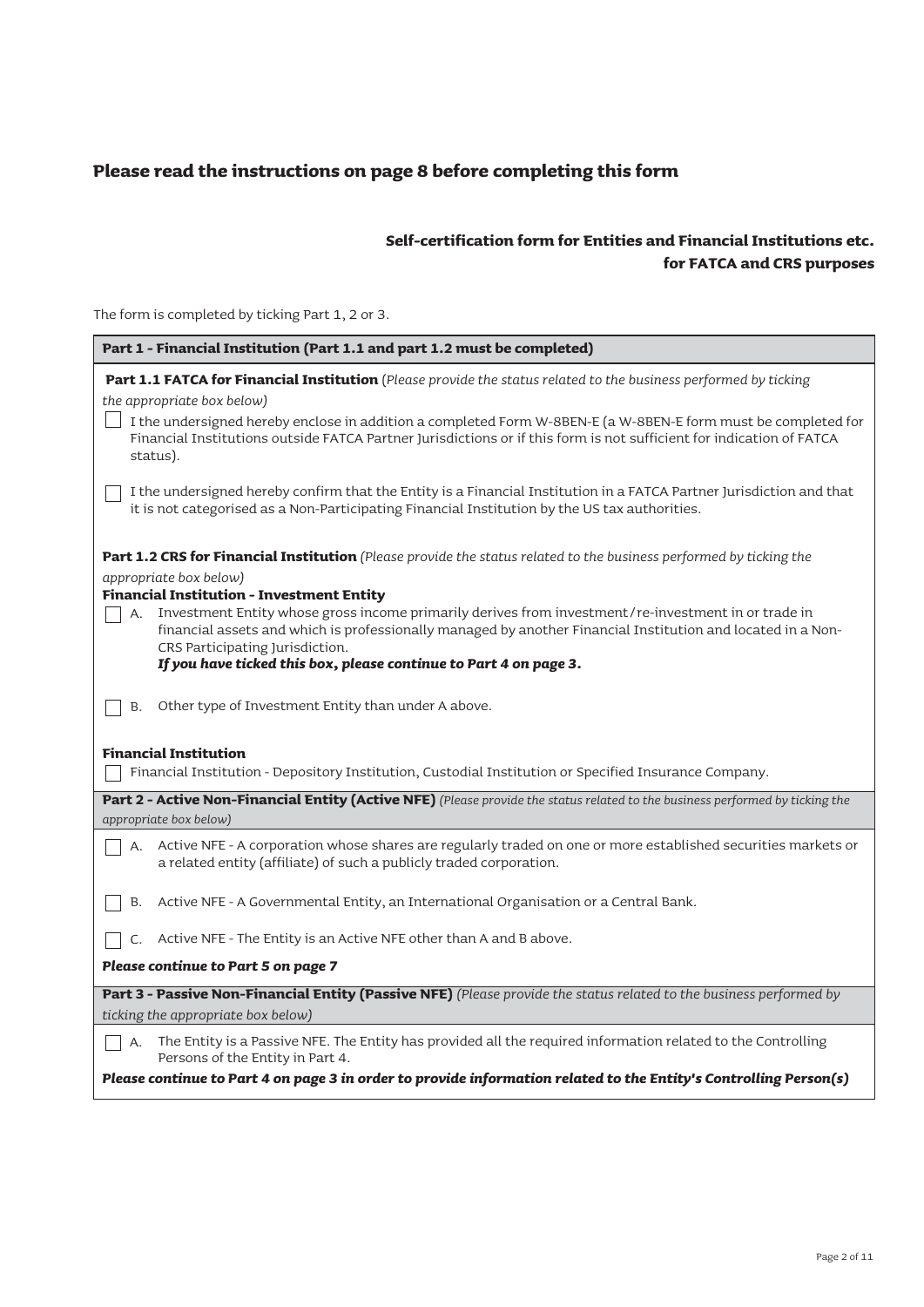| Part 4 - Information with respect to Controlling Persons of the Entity                                                                                                                                                                                                              |
|-------------------------------------------------------------------------------------------------------------------------------------------------------------------------------------------------------------------------------------------------------------------------------------|
| If you have selected 'A' in Part 1.2 or 'A' in Part 3, please provide information with respect to all Controlling Persons<br>related to the Entity below on pages 3-6. Once you have completed this section, please continue to Part 5 on page 7.                                   |
| <b>Controlling Person No. 1:</b>                                                                                                                                                                                                                                                    |
| Name                                                                                                                                                                                                                                                                                |
| Date of birth                                                                                                                                                                                                                                                                       |
| Residential Address                                                                                                                                                                                                                                                                 |
| Postal Code and City                                                                                                                                                                                                                                                                |
| Country                                                                                                                                                                                                                                                                             |
| Citizen (state all)                                                                                                                                                                                                                                                                 |
| Place of birth (country and city) and $\frac{1}{2}$ and $\frac{1}{2}$ and $\frac{1}{2}$ and $\frac{1}{2}$ and $\frac{1}{2}$ and $\frac{1}{2}$ and $\frac{1}{2}$ and $\frac{1}{2}$ and $\frac{1}{2}$ and $\frac{1}{2}$ and $\frac{1}{2}$ and $\frac{1}{2}$ and $\frac{1}{2}$ and $\$ |
| Country of tax residence                                                                                                                                                                                                                                                            |
| Taxpayer Identification Number (TIN/CVR/Equivalent)                                                                                                                                                                                                                                 |
| Country does not issue TIN/Equivalent                                                                                                                                                                                                                                               |
| Country of tax residence                                                                                                                                                                                                                                                            |
| Taxpayer Identification Number (TIN/CVR/Equivalent)                                                                                                                                                                                                                                 |
| Country does not issue TIN/Equivalent                                                                                                                                                                                                                                               |
| Country of tax residence                                                                                                                                                                                                                                                            |
| Taxpayer Identification Number (TIN/CVR/Equivalent)                                                                                                                                                                                                                                 |
| Country does not issue TIN/Equivalent                                                                                                                                                                                                                                               |
| Citizenship/tax liability in the United States (Please select one of the alternatives by ticking the appropriate<br>box below)                                                                                                                                                      |
| The Controlling Person is a US citizen and/or a tax resident of the US. (USA is stated as one of the Countries of<br>А.<br>Tax Residence in the section above)                                                                                                                      |
| The Controlling Person is neither a US citizen nor a tax resident of the US.<br>B.                                                                                                                                                                                                  |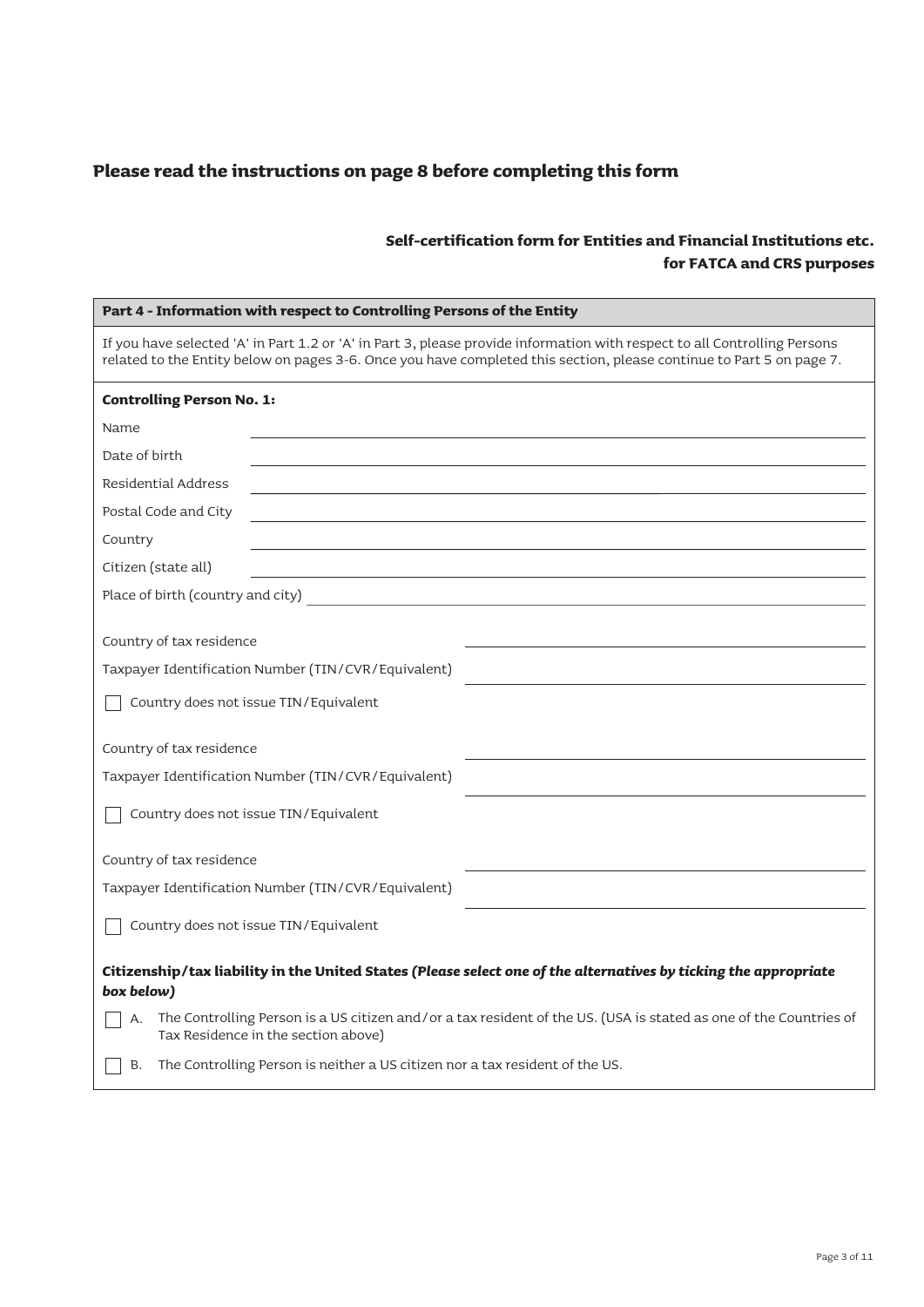| <b>Controlling Person No. 2:</b>                                                                                                                               |
|----------------------------------------------------------------------------------------------------------------------------------------------------------------|
| Name                                                                                                                                                           |
| Date of birth                                                                                                                                                  |
| <b>Residential Address</b>                                                                                                                                     |
| Postal Code and City                                                                                                                                           |
| Country                                                                                                                                                        |
| Citizen (state all)<br><u> 1989 - Johann John Stone, markin film yn y brenin y brenin y brenin y brenin y brenin y brenin y brenin y br</u>                    |
|                                                                                                                                                                |
| Country of tax residence                                                                                                                                       |
| Taxpayer Identification Number (TIN/CVR/Equivalent)                                                                                                            |
| Country does not issue TIN/Equivalent                                                                                                                          |
| Country of tax residence                                                                                                                                       |
| Taxpayer Identification Number (TIN/CVR/Equivalent)                                                                                                            |
| Country does not issue TIN/Equivalent                                                                                                                          |
| Country of tax residence                                                                                                                                       |
| Taxpayer Identification Number (TIN/CVR/Equivalent)                                                                                                            |
| Country does not issue TIN/Equivalent                                                                                                                          |
| Citizenship/tax liability in the United States (Please select one of the alternatives by ticking the appropriate<br>box below)                                 |
| The Controlling Person is a US citizen and/or a tax resident of the US. (USA is stated as one of the Countries of<br>А.<br>Tax Residence in the section above) |
| The Controlling Person is neither a US citizen nor a tax resident of the US.<br>B.                                                                             |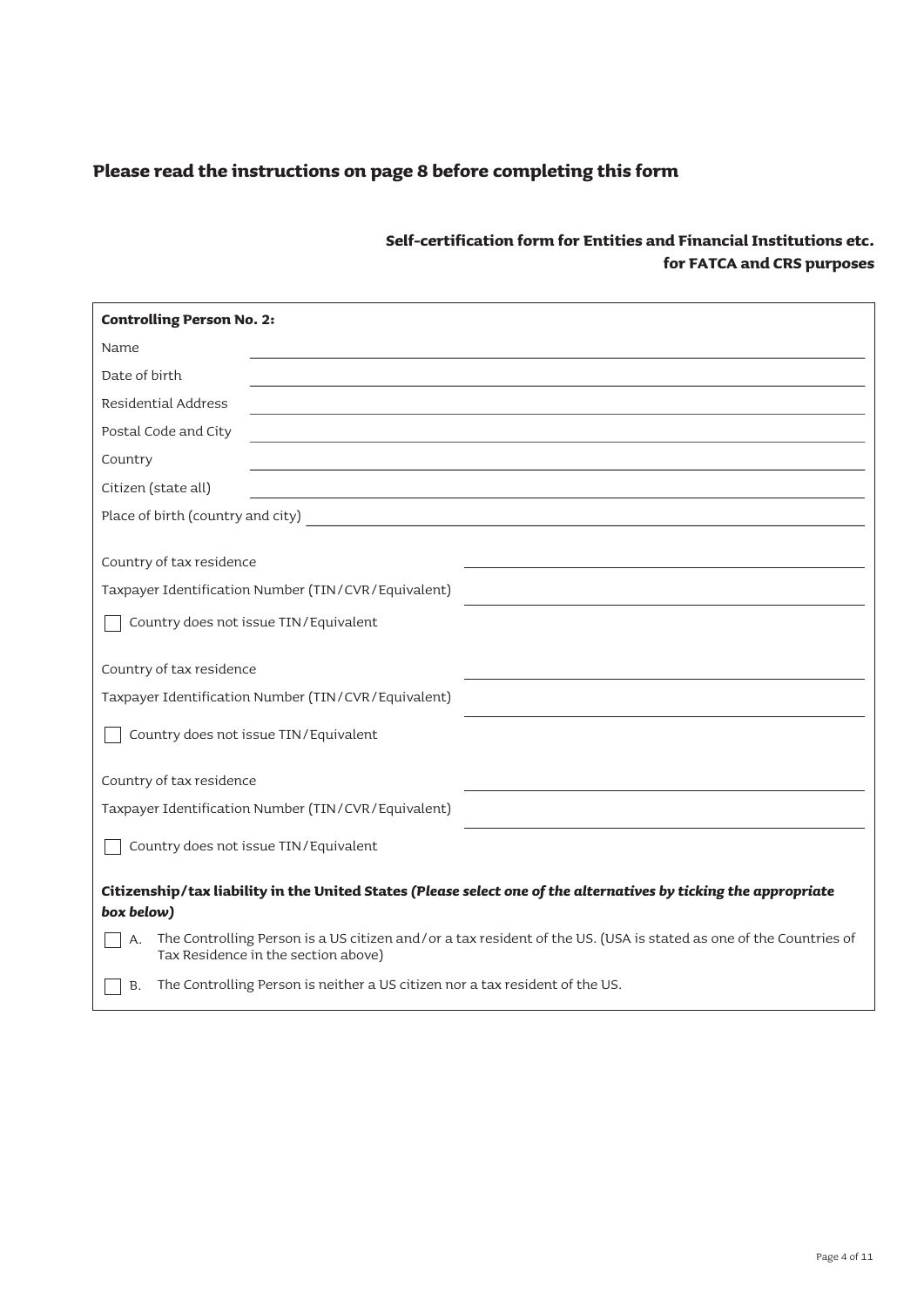| <b>Controlling Person No. 3:</b>                                                                                                                               |
|----------------------------------------------------------------------------------------------------------------------------------------------------------------|
| Name                                                                                                                                                           |
| Date of birth                                                                                                                                                  |
| <b>Residential Address</b>                                                                                                                                     |
| Postal Code and City                                                                                                                                           |
| Country<br>the control of the control of the control of the control of the control of the control of                                                           |
| Citizen (state all)                                                                                                                                            |
|                                                                                                                                                                |
| Country of tax residence                                                                                                                                       |
| Taxpayer Identification Number (TIN/CVR/Equivalent)                                                                                                            |
| Country does not issue TIN/Equivalent                                                                                                                          |
| Country of tax residence                                                                                                                                       |
| Taxpayer Identification Number (TIN/CVR/Equivalent)                                                                                                            |
| Country does not issue TIN/Equivalent                                                                                                                          |
| Country of tax residence                                                                                                                                       |
| Taxpayer Identification Number (TIN/CVR/Equivalent)                                                                                                            |
| Country does not issue TIN/Equivalent                                                                                                                          |
| Citizenship/tax liability in the United States (Please select one of the alternatives by ticking the appropriate<br>box below)                                 |
| The Controlling Person is a US citizen and/or a tax resident of the US. (USA is stated as one of the Countries of<br>А.<br>Tax Residence in the section above) |
| The Controlling Person is neither a US citizen nor a tax resident of the US.<br><b>B.</b>                                                                      |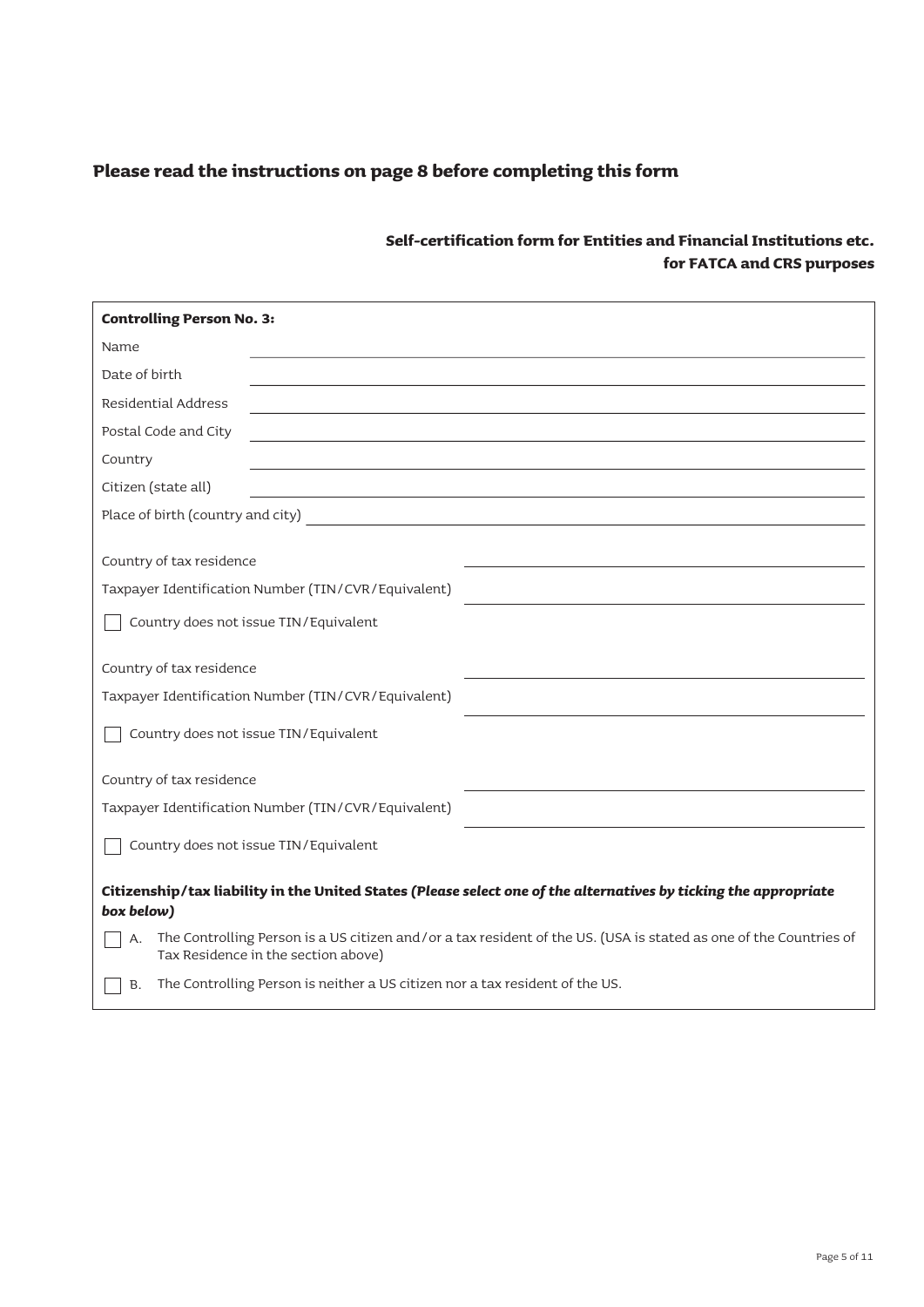| <b>Controlling Person No. 4:</b>                                                                                                                               |
|----------------------------------------------------------------------------------------------------------------------------------------------------------------|
| Name                                                                                                                                                           |
| Date of birth                                                                                                                                                  |
| <b>Residential Address</b><br><u> 1990 - Johann Stein, fransk politiker (d. 1980)</u>                                                                          |
| Postal Code and City                                                                                                                                           |
| Country                                                                                                                                                        |
| Citizen (state all)<br><u> 1989 - Andrea Santa Alemania, amerikana amerikana amerikana amerikana amerikana amerikana amerikana amerikan</u>                    |
| Place of birth (country and city)                                                                                                                              |
| Country of tax residence                                                                                                                                       |
| Taxpayer Identification Number (TIN/CVR/Equivalent)                                                                                                            |
| Country does not issue TIN/Equivalent                                                                                                                          |
| Country of tax residence                                                                                                                                       |
| Taxpayer Identification Number (TIN/CVR/Equivalent)                                                                                                            |
| Country does not issue TIN/Equivalent                                                                                                                          |
| Country of tax residence                                                                                                                                       |
| Taxpayer Identification Number (TIN/CVR/Equivalent)                                                                                                            |
| Country does not issue TIN/Equivalent                                                                                                                          |
| Citizenship/tax liability in the United States (Please select one of the alternatives by ticking the appropriate<br>box below)                                 |
| The Controlling Person is a US citizen and/or a tax resident of the US. (USA is stated as one of the Countries of<br>А.<br>Tax Residence in the section above) |
| The Controlling Person is neither a US citizen nor a tax resident of the US.<br>В.                                                                             |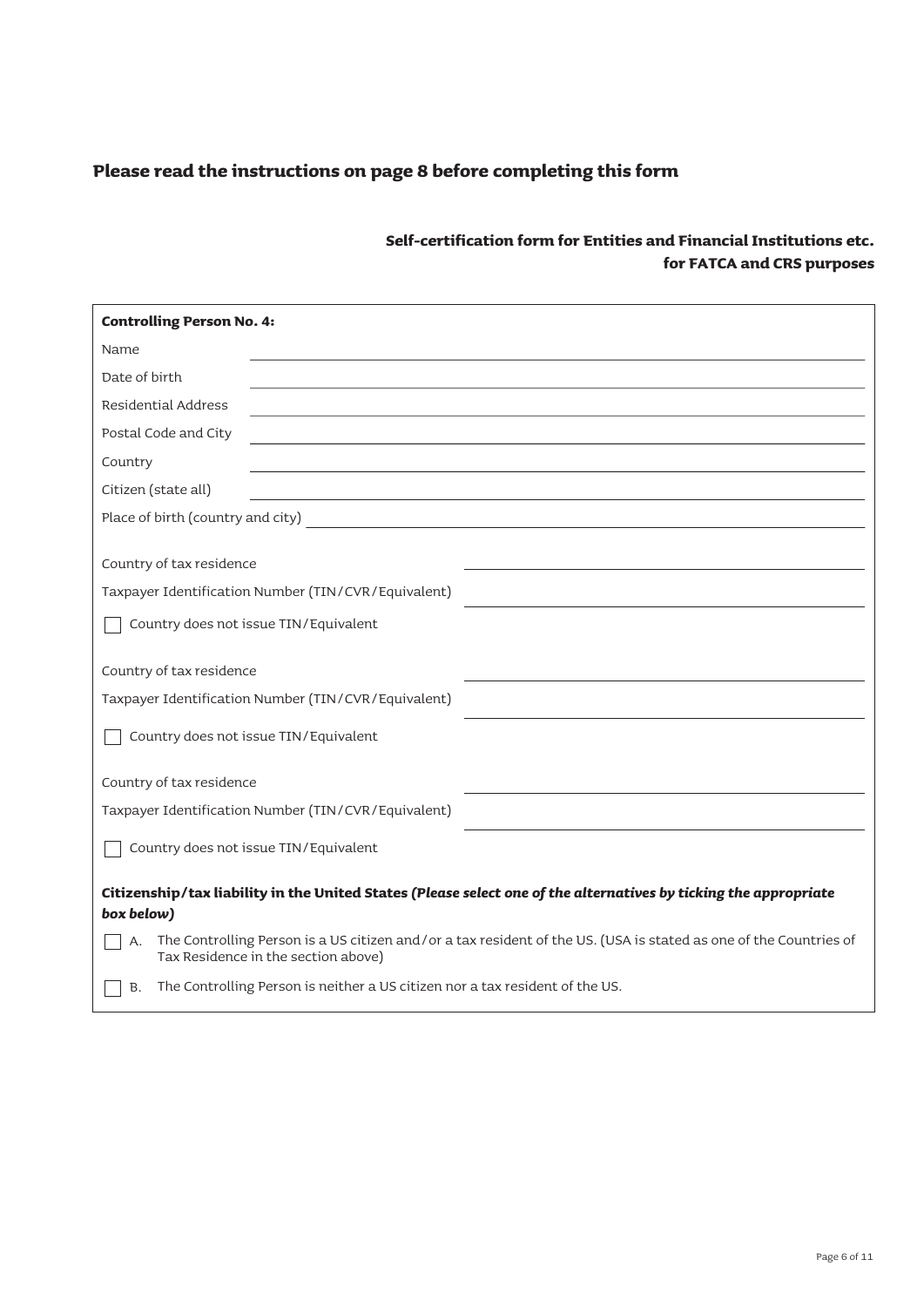#### **Part 5 - Declaration and Signature of authorised signatory**

I hereby solemnly declare that the information in this form is correct and in accordance with the truth and certify that the information provided in this form is, to the best of my knowledge and belief, accurate and complete. I agree and accept that provided information in this form may be used for reporting to the tax authorities according to the rules and regulations in force from time to time. You can read about collection, use and disclosure of information in "Dealing with the financial institution" – General terms and conditions, which is available at our website. I undertake to inform any Controlling Persons whose personal data I have stated above about the possibility of disclosing information in this form. If the information is changed, I will contact the financial institution within 30 days in order to update the form.

Place and date

Place and date

Signature Signature Signature Signature Signature Signature Signature Signature Signature Signature Signature

Position

Position

Name in block letters

Name in block letters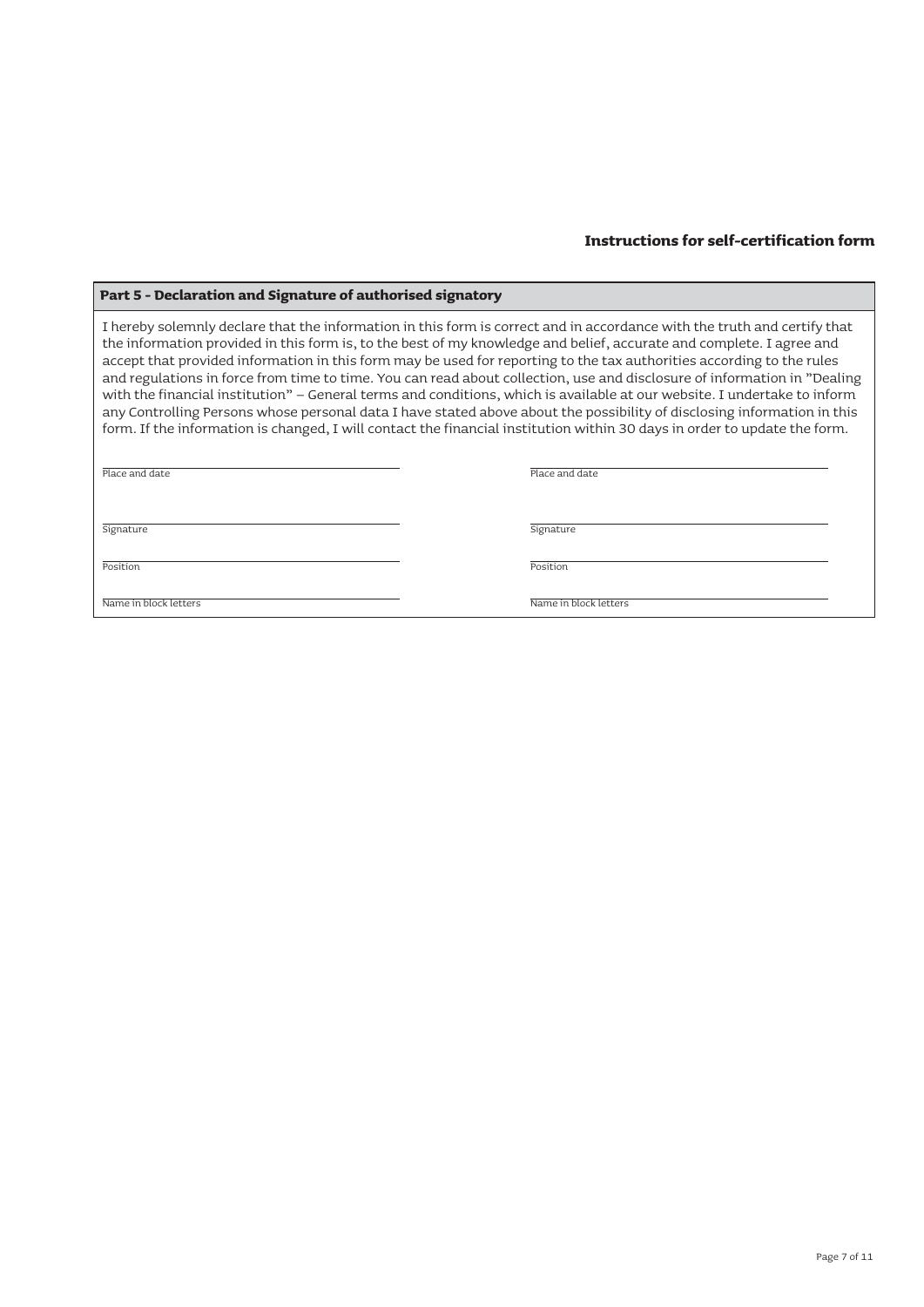#### **Instructions**

Based on CRS, FATCA and local legislation in Denmark, the financial institution is obliged to collect and report certain information to the Danish tax authorities (SKAT). The obligation involves, among other things, reporting of an Account Holder's tax residency and the size of deposits etc.

The instructions are of a general nature and include an overall description of selected terms. Instructions do not include all elements. Reference is made to legislation if further information is required.

#### **FATCA**

"FATCA" is an abbreviation of "Foreign Account Tax Compliance Act". This US tax legislation was adopted by the US Congress in March 2010. An agreement was entered into between Denmark and the US about implementation of the obligations with respect to FATCA in Danish legislation. The obligations which result from the agreement primarily involve:

- 1) an obligation for Financial Institutions to identify Financial Accounts held by US persons,
- 2) an obligation for Financial Institutions to report information to the Danish tax authorities (SKAT) about the accounts identified, and
- 3) an obligation for SKAT to forward information received to the US tax authorities.

#### **CRS**

"CRS" is an abbreviation of "Common Reporting Standard". CRS is a global standard for automatic exchange of information about Financial Accounts/products between the tax authorities of other countries. According to CRS, Financial Institutions must identify (legal) Entities with tax residency in other countries and the Financial Accounts of such Entities. The Financial Institution is obliged to report information to the tax authorities of the Entity's country of tax residence. This implies that if the country of tax residence of an Account Holder is another country but Denmark, Financial Institutions are obliged to report the information in this form and annually to report information about Financial Accounts to SKAT which forwards the information to other (CRS) countries.

Further information about CRS appears from the following link: http://www.oecd.org/tax/automatic-exchange.

#### **Please note**

- The Account Holder is the legal Entity entitled to the income and/or assets associated with an account. 1)
- 2) For joint or multiple Account Holders, please complete a separate form for each Account Holder.
- 3) Use this form only if the Account Holder is a legal Entity (corporation etc.) or a financial entity.
- 4) If you are resident in more than three countries for tax purposes, please fill in the additional jurisdictions in a separate copy of this form.
- 5) Please fill in a W-8BEN-E form in addition to this form if this form is not appropriate to certify your FATCA status, e.g. Non-Participating FFIs or Financial Institutions outside FATCA Partner Jurisdictions.
- 6) Entities which are liable to pay tax in the US (e.g. if the Entity was incorporated and registered in the US or has its head office in the US) must use form W-9.
- 7) The financial institution is not allowed to conduct tax advisory services nor determine your tax residency. If you have any questions as to how to determine your tax residency status, please contact a tax advisor or the local tax authorities.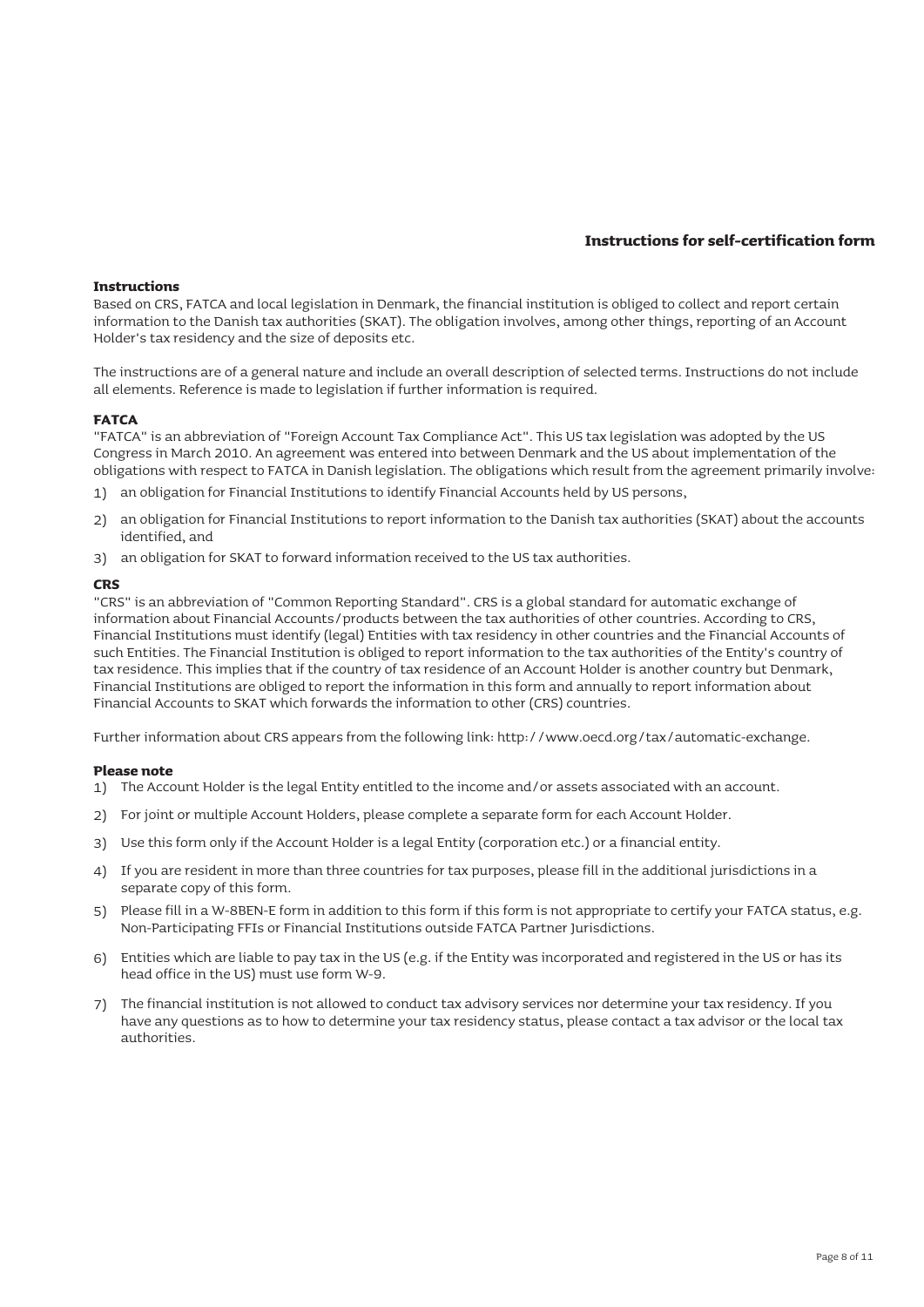#### **Definitions**

#### **Active Non-Financial Entity (Active Non-Financial Entity - Active NFE)**

An Entity will be classified as an Active NFE if less than 50% of its gross income and assets for the preceding calendar year was passive income. Passive income is dividend, interest, rents etc. Passive activities are activities generating passive income.

An Active Non-Financial Entity means for example:

- **Active NFEs by reason of income and assets** any entity if more than 50% of its income derives from manufacturing and/or sale of goods and non-financial services.
- **Publicly traded NFEs** a publicly traded entity or a related entity (subsidiary) of a publicly traded entity. **Governmental entities and international organisations** and their wholly owned entities.
- 
- **Religious, charitable, scientific, artistic, cultural entities or entities with educational purposes** and which are exempt from income tax in its country of residence. And no shareholders or members have a proprietary or a beneficial interest in its income or assets - legislation or the articles of association prevent any income or assets of the Entity to be distributed for anything but the purpose, and in the event of liquidation all assets must be distributed to another non-profit organisation or public authority.
- **Holding NFEs** entities that only own subsidiaries which are non-financial entities (i.e. own non-financial institutions).
- **Start-up NFEs** entities which are not yet operating a business and have no prior operating history (first 24 months).
- **NFEs that are in the process of liquidating their assets or reorganising from bankruptcy**  -
- **Treasury centres** entities engaged in financing within related entities that are not Financial Institutions. -

#### **CRS - Participating Jurisdictions**

A country that has adopted the Common Reporting Standard and that has signed the international agreement with the country in which you hold the Financial Account, i.e. the country where the Financial Institution is located. For more information regarding the CRS Participating Jurisdictions, please visit the official list of countries published by OECD at: http://www.oecd.org/ctp/ exchange-of-tax-information/MCAA-Signatories.pdf.

#### **Entity**

The term "Entity" means a legal Entity or a legal arrangement such as a corporation, organisation, partnership, trust or foundation.

#### **FATCA Partner Jurisdiction**

A FATCA Partner Jurisdiction is a jurisdiction that has entered into an agreement (IGA) with the US to exchange information under FATCA. Please see participating countries in the link below: http://www.treasury.gov/resourcecenter/tax-policy/treaties/Pages/FATCA-Archive.aspx.

#### **Financial Institution - FI**

A Financial Institution is a custodial institution, a depository institution, an investment entity and specified insurance companies.

The term "Investment Entity" means any Entity that conducts as a business, or is managed by the Entity that conducts as a business, one or more of the following activities or operations for the account of a client:

- 1) trading in securities or other financial instruments,
- 2) individual and collective portfolio management, or
- 3) otherwise investing, administering or managing funds or money on behalf of other persons,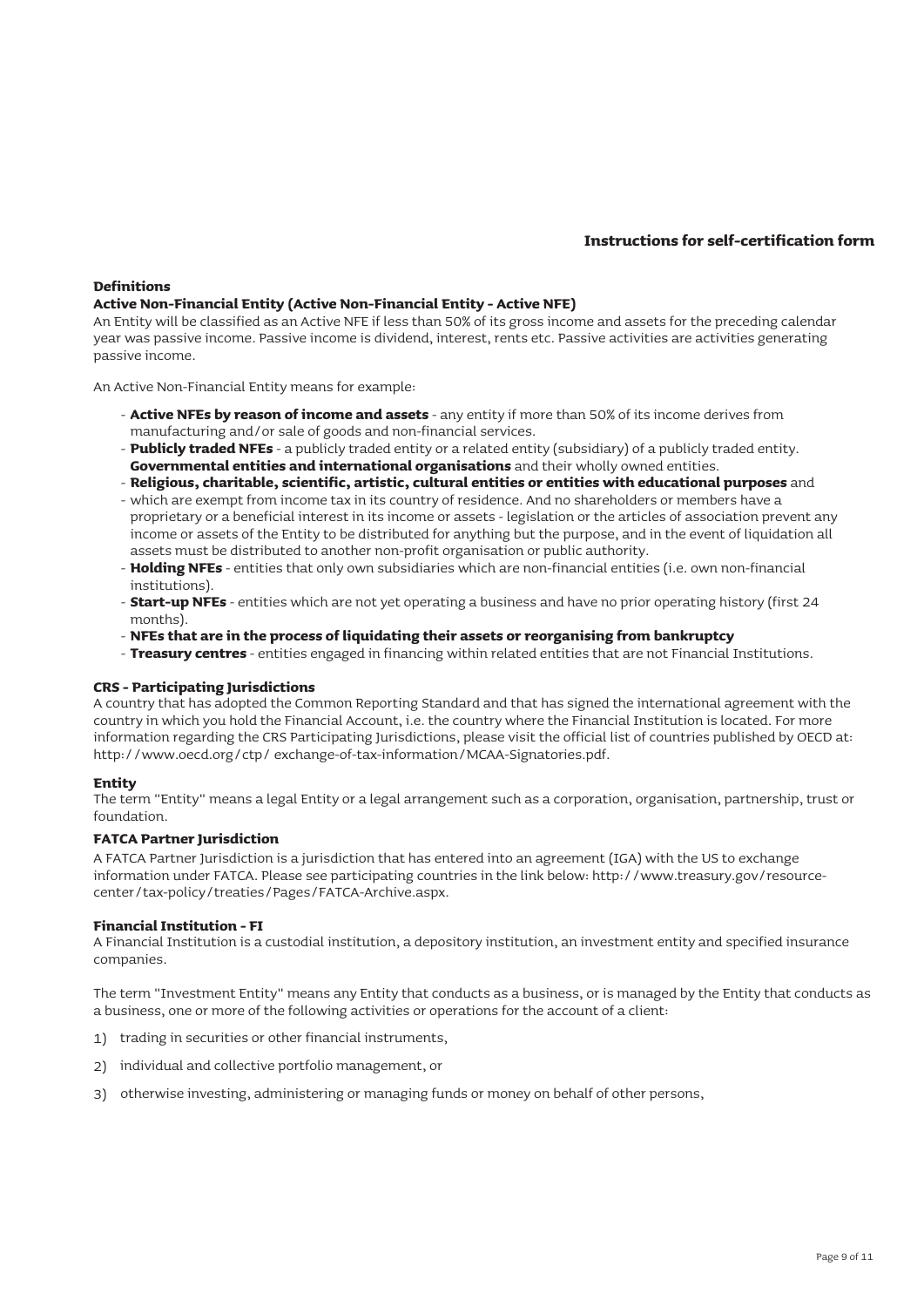#### **Financial Account**

A Financial Account is an account which is maintained by a Financial Institution and includes:

- 1) depository accounts for instance ordinary deposit and savings accounts,
- 2) custodial accounts (securities),
- 3) otherwise investing, administering or managing funds or money on behalf of other persons,
- 4) insurance contracts with cash value and annuity contracts.

#### **GIIN**

A GIIN is a Global Intermediary Identification Number (19 characters) that is issued by the Internal Revenue Service (IRS) and is the identification number that is assigned to foreign Financial Institutions and Sponsoring Entities for purposes of identifying their registration with the IRS under FATCA.

#### **Account Holder**

The Account Holder is the (legal) Entity listed or identified as the holder of a Financial Account/product. An Entity, other than a Financial Institution, holding a Financial Account/product for the benefit or for the account of another person as an agent, a custodian, a nominee, a signatory, an investment adviser or an intermediary, is not considered the Account Holder. In these circumstances this other person shall be considered the Account Holder. This shall not apply when an attorney-at-law manages a Financial Account for the benefit of a client.

#### **Controlling Persons**

A Controlling Person is a natural person who exercises control over an Entity (typically owning more than 25%).

With respect to trusts, Controlling Persons are the settlor(s), the trustee(s), the protector(s) (if any), the beneficiary(ies) and any other natural persons exercising control over the activities of the trust. In the case of a legal arrangement other than a trust, such term means persons in equivalent or similar positions.

#### **Passive Entity (Passive Non-Financial Entity - Passive NFE)**

A Passive NFE means an Entity that is neither a Financial Institution nor an Active Non-Financial Entity. According to CRS a Passive NFE is also an Investment Entity whose gross income primarily derives from investment/re-investment in or trade in financial assets and which is professionally managed by another Financial Institution and located in a Non-CRS Participating Jurisdiction. These Entities must, however, state the category under Financial Institution.

#### **Passive Income**

Passive Income is typically dividends and interest. It could also be rent and royalties. In addition, it may be life annuities, capital gains in connection with the sale of such types of property which may provide passive income and certain insurance payments.

### **Taxpayer Identification Number (TIN)**

The term "Taxpayer Identification Number (TIN)", or a functional equivalent, is a unique combination of letters or numbers assigned by a jurisdiction to an individual or an Entity which is used to identify the individual or Entity for the purposes of tax administration. Some jurisdictions do not issue a TIN. However, these jurisdictions often utilise some other high integrity number with an equivalent level of identification. Further details on jurisdiction specific TIN formats can be found at OECD's website via the following link: http://www.oecd.org/tax/automatic-exchange/crsimplementation-and-assistance/tax-identification-numbers/#d. en.347759.

#### **Tax Residence**

## **US citizenship/tax residence**

In general, you are considered a tax resident of the US if your address is in the US, if you are a US citizen (inclusive of persons with dual citizenship), own real property in the US, have a valid work permit (a so-called "Green Card") or have permanent residence in the US. If you are a resident of the US, you may be liable to pay tax in this country.

#### **Legal Entities**

Generally, an entity will be resident for tax purposes in a jurisdiction if, under the laws of that jurisdiction, it pays or should be paying tax therein by reason of its domicile, residence, place of management or incorporation, or other criterion of a similar nature.